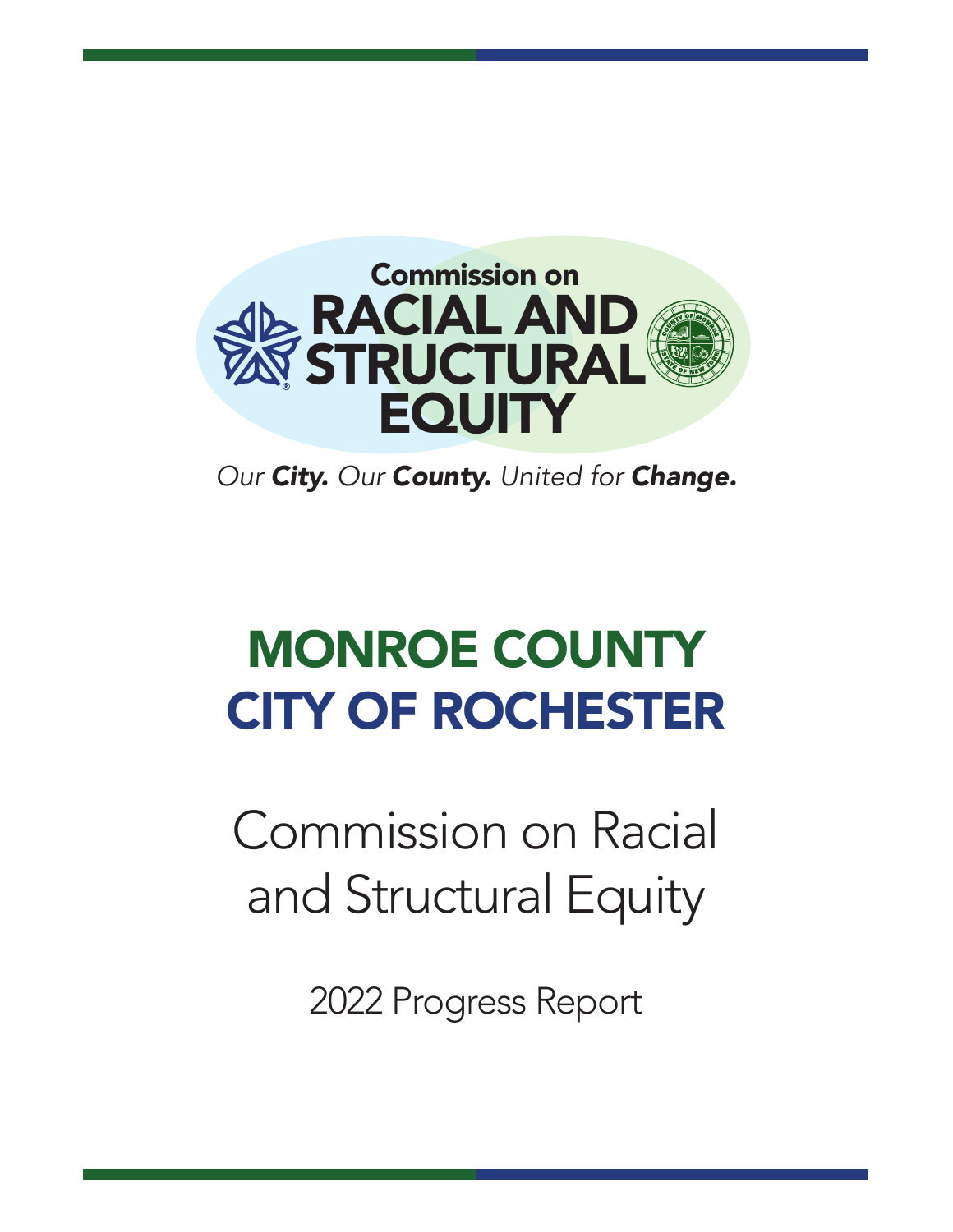The Commission on Racial and Structural Equality (RASE) is an intergovernmental collaboration between the County of Monroe and the City of Rochester. In acknowledgement of national and local calls for systemic and institutional change, RASE was established to review, identify and recommend changes to local laws, policies and practices that will eliminate inequities across our county and city.

**The Commission's work** involved three Co-Chairs, 21 Commissioners and more than 200 community members who reviewed, discussed and put forth more than 200 recommendations aimed at dismantling structural inequities across nine sectors of our city and county.

The Commission released its report "No Time for Excuses: It's Time for Action" on March 18, 2021. Since, Monroe County and the City of Rochester have enacted a number of groundbreaking initiatives rooted in those recommendations and continues to explore avenues for fulfilling the Commission's vision of making transformative change and creating a more equitable community.

Our government and our community must be inclusive and welcome all, regardless of race, color, status, sexual orientation or any other identifying factor. The work of the RASE Commission is a significant step toward building a community and a government that ensures all people are treated fairly. We are committed to making effective and lasting changes to County and City policies, practices and procedures that have created barriers that unfairly hold people back and create disproportionate outcomes for our Black and Brown citizens.

By implementing the recommendations of the RASE commission, we will create an environment of diversity, of respect and inclusion. Monroe County and the City of Rochester will set the standard for equitable communities. As we move forward, we will continue to set goals based on RASE Commission recommendations, develop strategies that position us for success and hold ourselves accountable for achieving them.

Idan Bello

Adam J. Bello Malik D. Evans Monroe County Executive Mayor, City of Rochester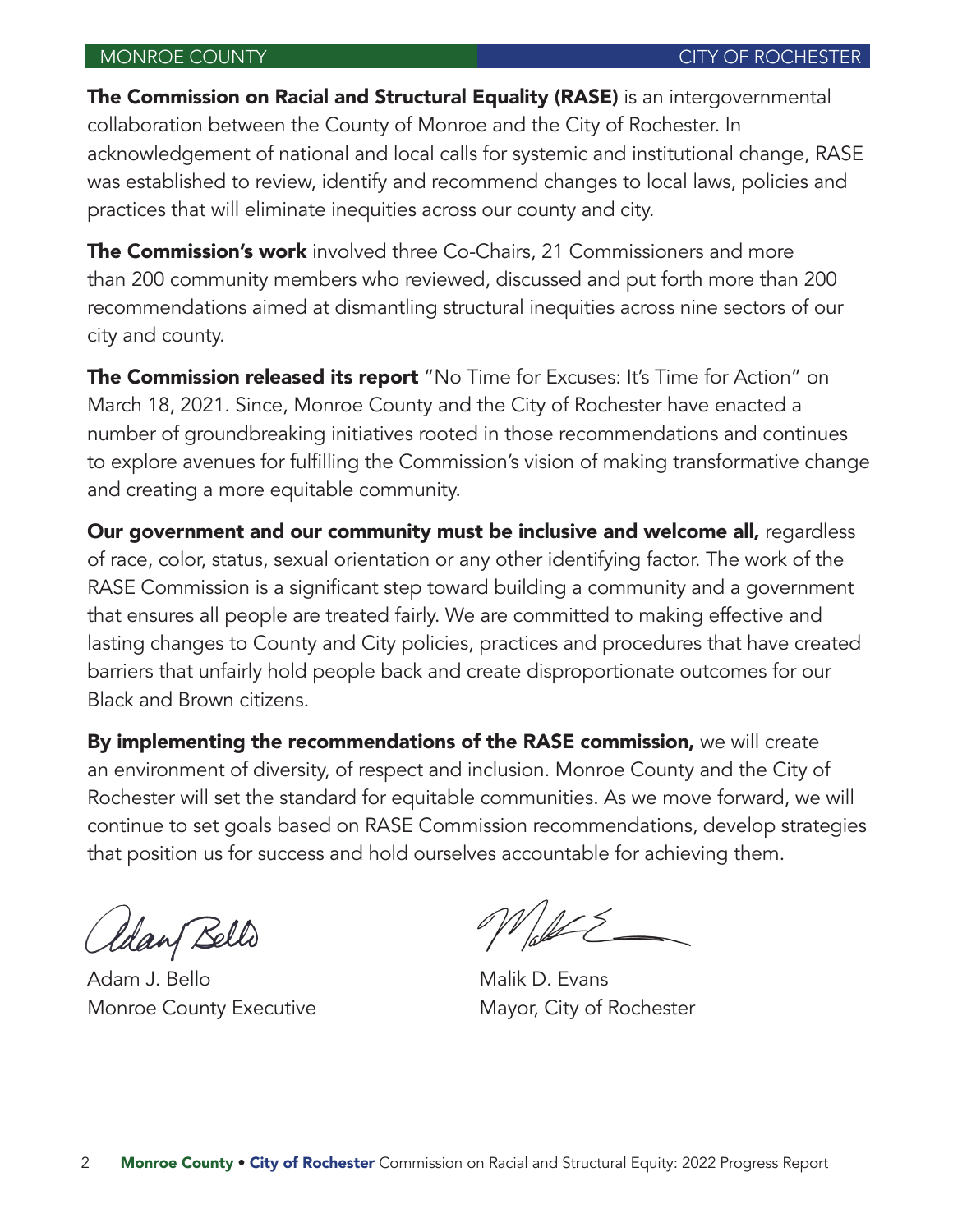

# City and County efforts have embraced the RASE Commission's Five Systemic Solutions:

- 1. Create and invest in sustainable economic opportunities in Black and Latinx communities to promote and maintain self-sufficiency, entrepreneurship, and career advancement.
- **2.** Implement and incentivize practices and programs that increase the racial/ethnic diversity and cultural competence of employees, vendors, and contractors.
	- 3. End practices that disproportionately drain resources from Black and Latinx communities.
		- 4. Decentralize services and embed them in trusted agencies throughout the community.
	- 5. Embed accountability measures in all policies to ensure equity and fairness across all services, programs, and delivery models.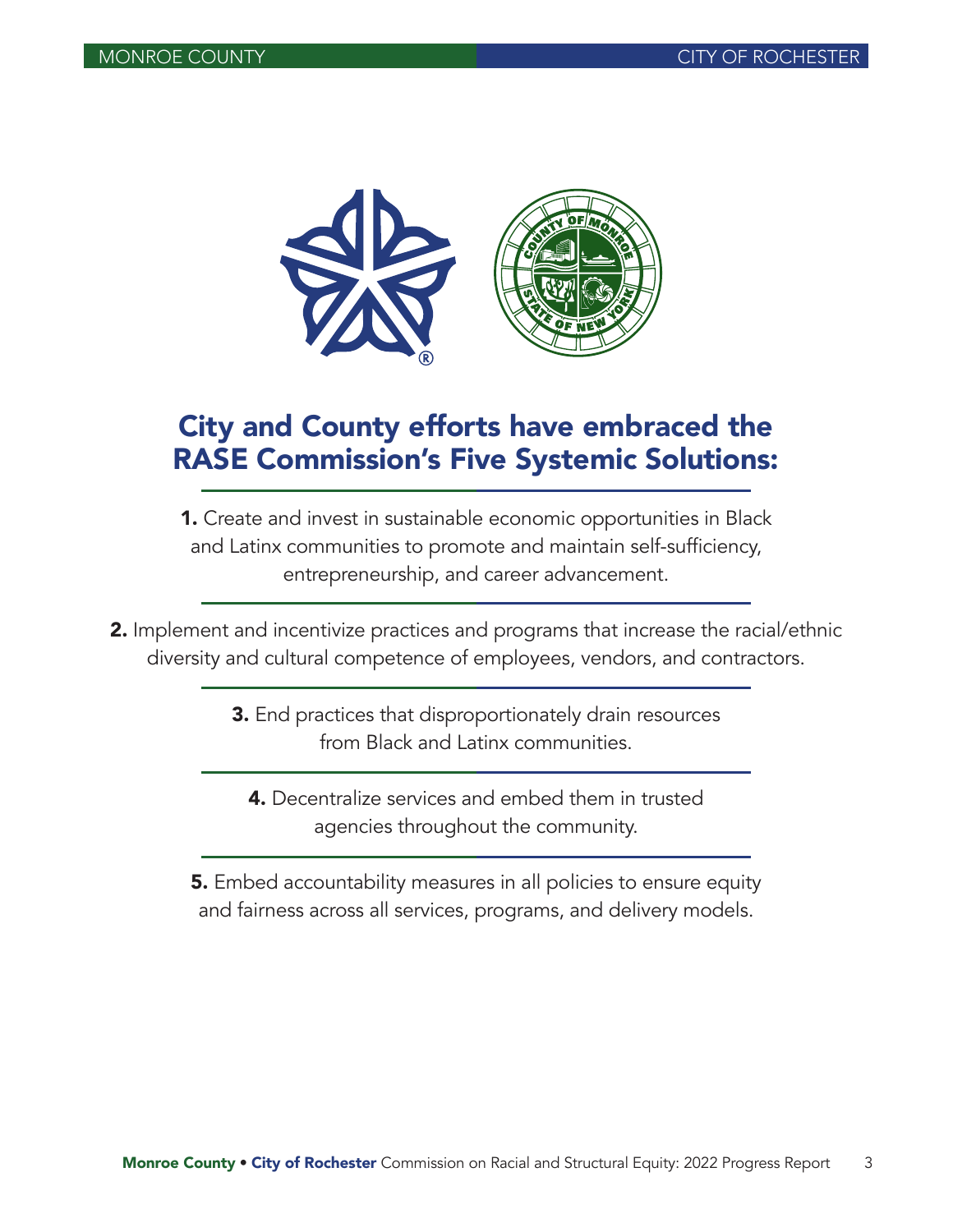#### Business Development

**Recommendation:** Create a City/County Minority and Women Business Enterprise (MWBE) Certification Program.

Action: This new county program was officially announced on January 27, 2022. www.monroecounty.gov/dei-mwbe.

**Recommendation:** Host a joint City/County MWBE Business Development Fair.

**Action:** Monroe County's Department of Diversity, Equity and Inclusion will host this event in the spring of 2022.

## Education

**Recommendation:** Integrate Monroe County Youth Services into school systems to provide a continuation of learning and access during suspension and long-term absences.

**Action:** Under development as part of an ongoing redesign of the Monroe County Department of Human Services.

**Recommendation:** Develop a system for the County Office of Mental Health to lead and partner in setting expectations for certification and yearly training for teachers, school therapists, social workers and the community.

Action: Under development as part of an ongoing redesign of the Monroe County Department of Human Services.

# **Healthcare**

**Recommendation:** Make a formal statement that racism is a health crisis.

Action: Monroe County Executive Adam Bello signed a declaration declaring Racism is a Public Health Crisis in May 2020.

**Recommendation:** Establish a standing Health Committee in the Monroe County Legislature.

**Action:** This action falls under the purview of the Monroe County Legislature. If the legislature selects to create such a committee, County Executive Bello would fully support their decision.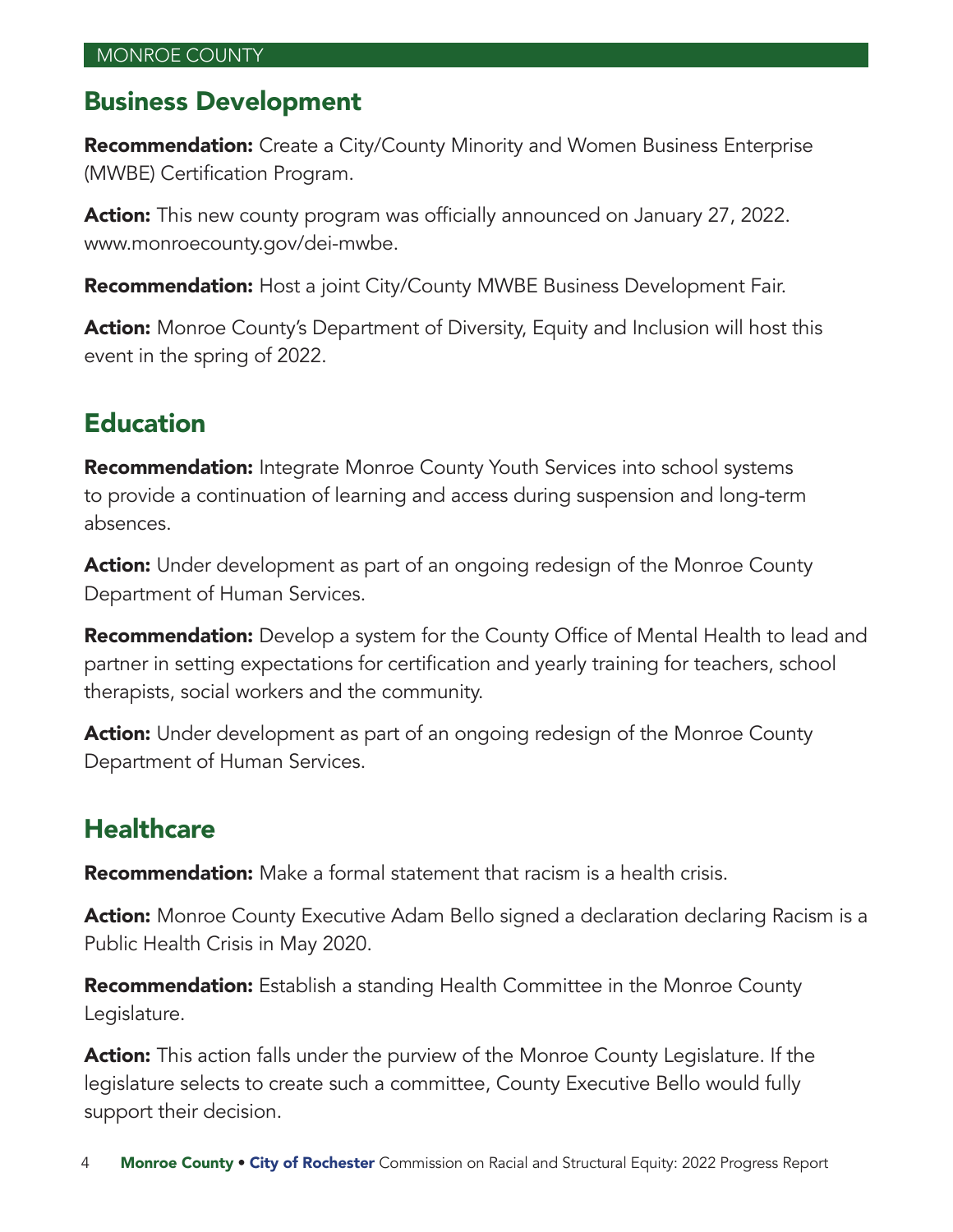Recommendation: Allocate funds and personnel to the Department of Public Health to study and create anti-racist health interventions.

**Action:** Every county department is working with the Department of Diversity, Equity and Inclusion to establish a Diversity Action Plan that roots out systemic inequities and racist practices and establishes new pathways for equitable decision-making.

**Recommendation:** Establish a funded Department of Equity and Justice.

**Action:** County Executive Bello created the Department of Diversity, Equity and Inclusion in March 2021.

**Recommendation:** Decentralize the Monroe County Department of Public Health (DPH) and put locations in neighborhoods with high populations of BIPOC.

**Action:** The ongoing redesign of the County Department of Human Services (DHS) seeks ways to decentralize all programs and find ways to work with community-based organizations to bring services directly into neighborhoods.

**Recommendation:** Pay living wages to all staff employed or contracted by DPH and Monroe Community Hospital.

**Action:** County Executive Bello raised the minimum wage for all county employees to \$15 per hour, effective January 1, 2022.

**Recommendation:** Enact County procedures to ensure rapid availability of translators and ASL interpreters so all residents can effectively communicate with County departments.

**Action:** Language Access Plans are being implemented in all county departments in 2022.

**Recommendation:** Mandate training on racism, implicit bias cultural and linguistic competency for all individuals who provide health services, screening or counseling through the Department of Public Health.

**Action:** The County's Department of Diversity, Equity and Inclusion is currently updating all legally-required trainings to reflect this recommendation, and is developing new trainings that will be rolled out in coming years.

**Recommendation:** Allocate funding to train and employ BIPOC healthcare workers at all levels of the Department of Public Health.

**Action:** The MPower workforce development initiative and a new career ladder program for Monroe County healthcare staff provide additional training and support for BIPOC healthcare workers.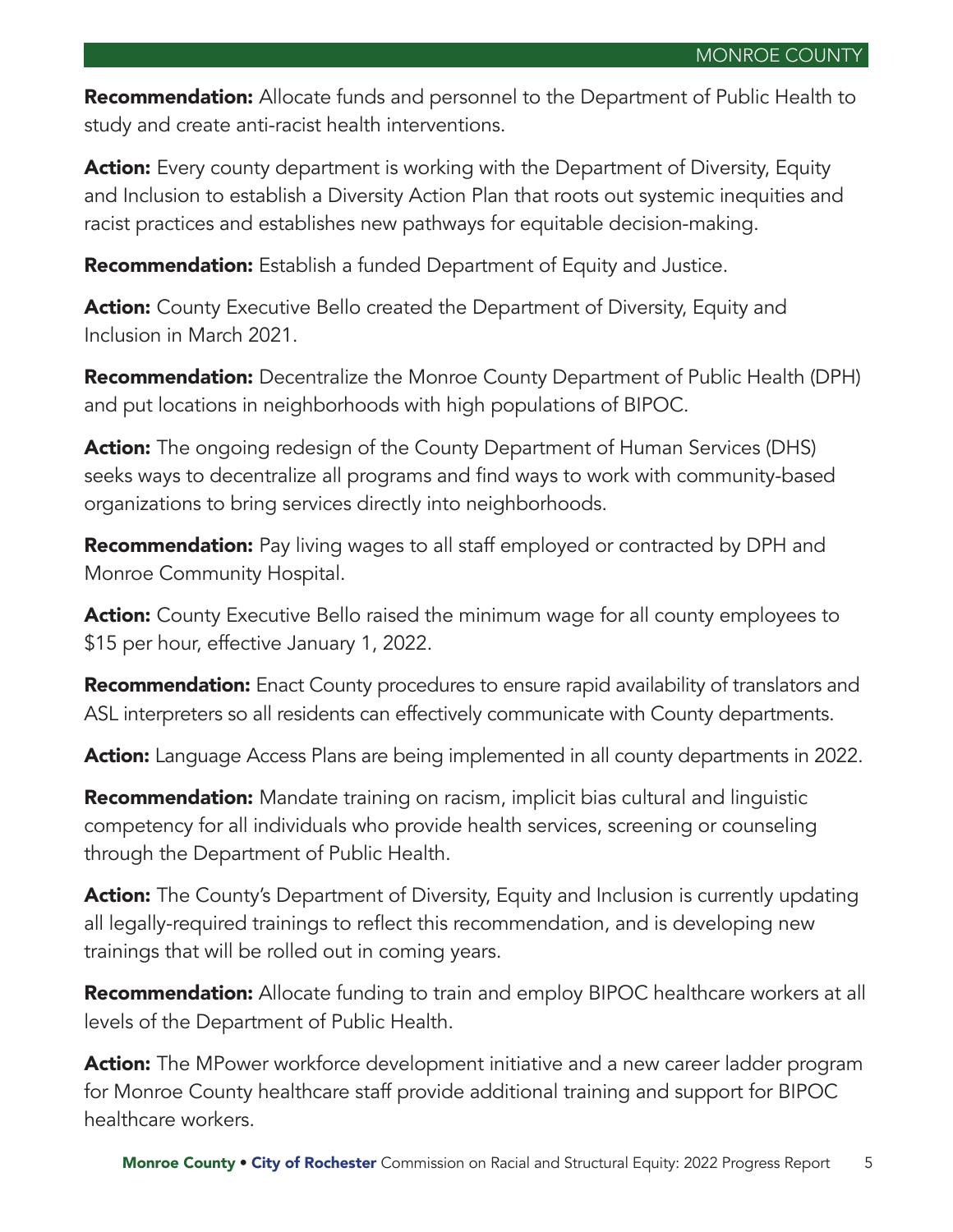#### Health and Human Services

Recommendation: Implement a "blind removal" process for foster care.

**Action:** Child Protective Services has implemented this recommendation, which means all demographic and identifiable information must be removed from case files when workers are determining whether a child must be removed from their home to avoid imminent risk to the safety and health of the child.

**Recommendation:** Hire Cultural Brokers.

Action: Under review as part of ongoing Department of Human Services redesign.

**Recommendation:** Support and invest in Livable Communities for Older Adults initiative.

Action: The County's Office for the Aging is seeking designation as an "age-friendly" livable community from the AARP and World Health Organization.

# Job Creation

**Recommendation:** Better market civil service opportunities.

**Action:** The state is currently reviewing the Civil Service process and Monroe County supports state-level changes that would increase equity for civil service exams. The County's Department of Human Services is hiring a recruiter to do more outreach regarding job opportunities to people of color and individuals living in rural communities.

**Recommendation:** Develop clear MWBE purchasing requirements and increase MWBE percentage goals for all contract types.

Action: MWBE percentage goals have been implemented for contracts beyond construction. Contractors must submit plans for 12% MBE utilization and 3% WBE for service contracts over \$20,000 and public works contracts over \$60,000.

**Recommendation:** Adopt a drug testing policy congruent with the City of Rochester's policy.

**Action:** Monroe County no longer tests for marijuana usage for employees not subject to such testing under federal regulations. Additionally, County Executive Bello changes a policy that prohibited individuals who had failed a drug test from ever applying for new employment within the county. Now, individuals are banned from applying for new jobs for a one-year period.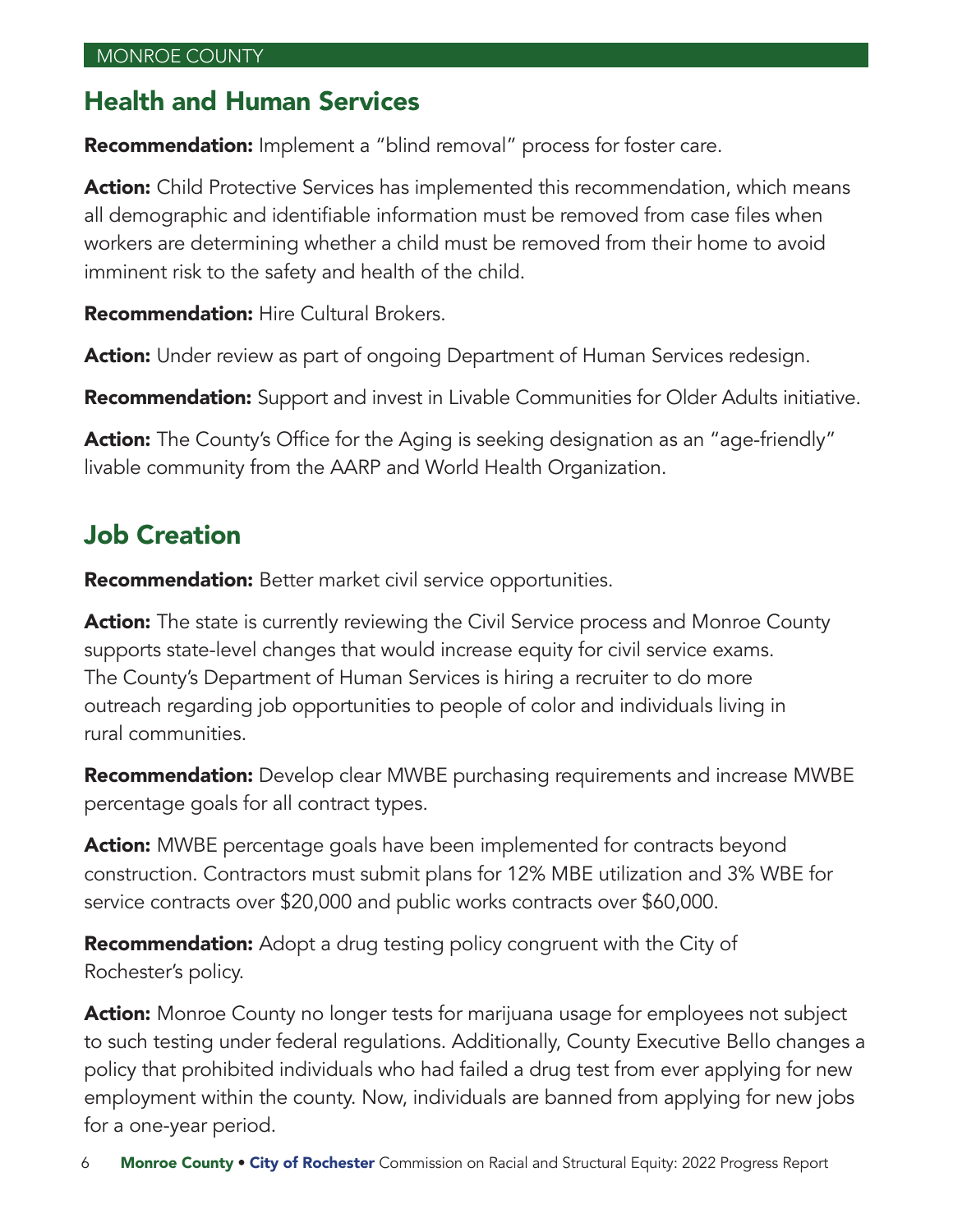**Recommendation:** Review promotion and advancement policies to ensure they contribute to equity.

**Action:** Promotion and advancement policies and practices will be an essential piece of the Diversity Action Plans under development in each County department.

### Mental Health and Addiction Services

**Recommendation:** Develop a community Behavioral Health Advocates program to employ local residents trained and certified to assist people with advocacy, help individuals connect with and navigate behavioral health services, identify distressed persons who need services before emergencies occur and provide low-complexity therapeutic interventions as appropriate.

**Action:** The Office of Mental Health will roll out a peer program. The Improving Addiction Services Team has already begun deploying peers as part of its work.

**Recommendation:** Redesign the Department of Human Services to make it consumer oriented, person/family friendly .

**Action:** This redesign is underway.

**Recommendation:** Examine and modify interpretation of DHS regulations that affect people with mental health and substance use disorders, including attendance and compliance requirements that may otherwise disqualify individuals from accessing services.

Action: This is being considered as part of the Department of Human Services redesign.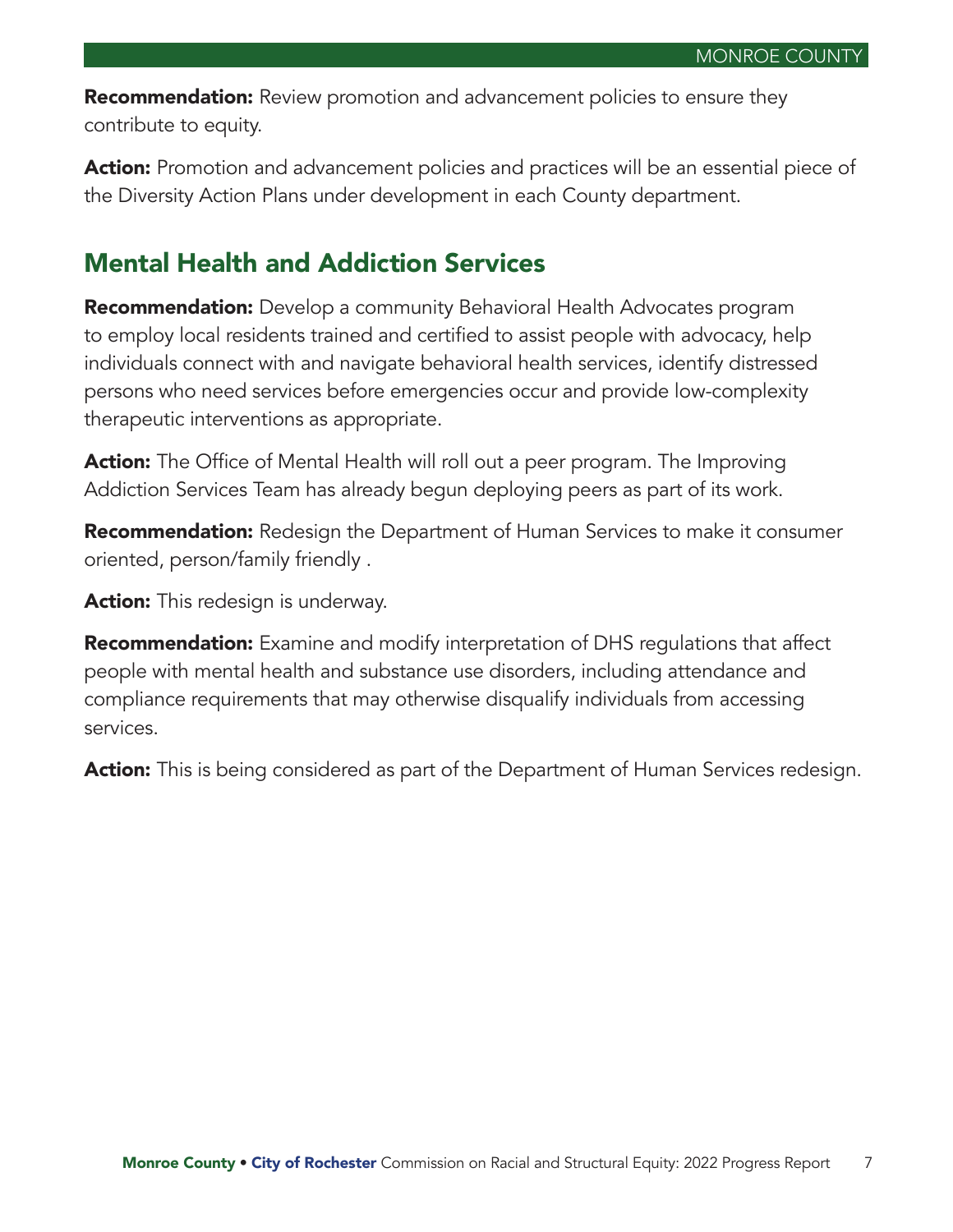#### Business Development

**Recommendation:** Increase access to city/county financial assistance.

#### Actions:

- Kiva program support Empowering Rochester's entrepreneurs with accessible small business loans.
- Targeted Business Revitalization Grant program.
- Health Care Workforce Resiliency Program (SEIU).

**Recommendation:** Establish reasonable timelines and enforcement of these timelines so that MWBE companies can be paid in a timely manner.

**Action:** The City has established the use of LCP Tracker and B2Gnow software to ensure timeliness of payments.

**Recommendation:** Provide culturally competent mentorship and support that is proactive at reaching MWBE businesses and entrepreneurs where they currently are: design appropriate outreach to both meet them in their current physical locations and to meet them where they are in the business development cycle.

**Action:** Investigating opportunities for MWBEs to mentor young workers looking for work experience.

**Recommendation:** Make comprehensive MWBE certification information more accessible on the City of Rochester and Monroe County websites.

#### Actions:

- ESD website updates. Ongoing updates to NYS directory link quarterly.
- Integrated Qwally software into the City's website to create a more inclusive digital landscape for online small business, procurement, and supplier diversity programs. Website in development (www.rocmybiz.cityofrochester.gov).

**Recommendation:** Engagement and outreach to MWBEs.

#### Actions:

- City's MWBE team conducted monthly 1:1 meetings with MWBE business owners to provide guidance and support (pre-COVID; efforts to resume in 2022).
- Sponsorship of MWBE meetings that brought together business owners for education and networking.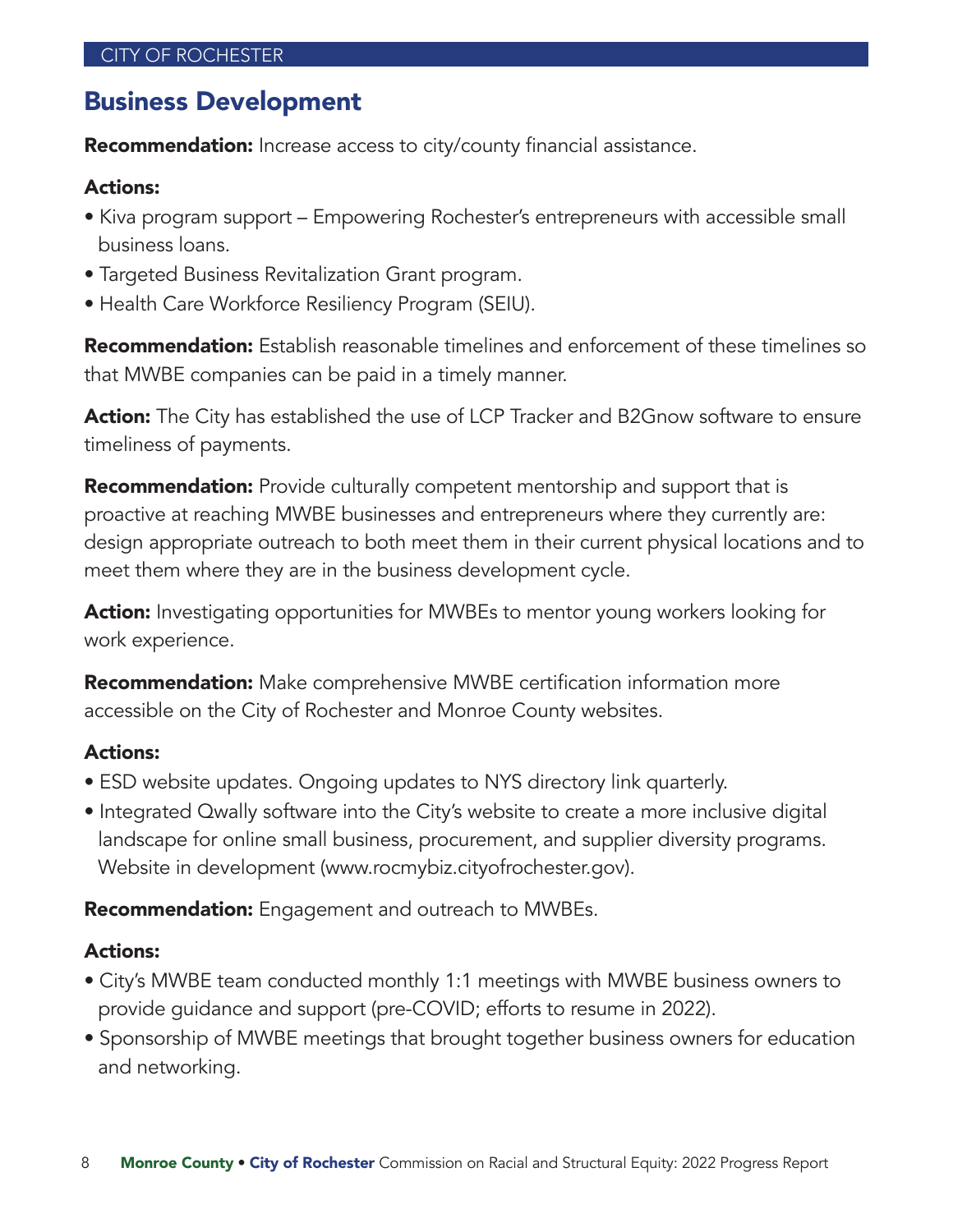- Hired a Compliance Analyst to manage an apprenticeship/work development program and conduct compliance field investigation work that is required on all state and federal contracts.
- Hired an MWBE Analyst to provide direct training and outreach events including OSHA 10 training, bidding, insurance and bonding training, and RFP and grant workshops.

#### Criminal Justice

**Recommendation:** End Pre-Textual Stops.

**Action:** Lt. Joseph Hayes, Research and Evaluation, has reviewed current department procedures regarding Pre-Textual Stops and is reviewing current literature and case studies. He will draft an updated policy for the Department, expected to be presented to the Chief in mid-March 2022.

#### **Healthcare**

**Recommendation:** Make a formal declaration that racism is a public health crisis.

**Action:** On March 8, 2022, Mayor Evans joined the Black Agenda Group to remind members of the Rochester community to sign the "Racism is a Public Health Crisis" pledge and to help introduce the organization's new Implementation Tool.

**Recommendation:** Funding for comprehensive developmental screenings (through the GROW program) and to bring those screenings to neighborhoods with high racial health and education disparities.

**Action:** The City has entered into a professional agreement contract with GROW through the Children's Institute since 2021. Grow will provide free training for childcare, family childcare and health care providers on the implementation of early childhood screening, which will look at developmental milestones and physical well-being including vision, hearing and dental. All training and screening will be provided at no cost to participants.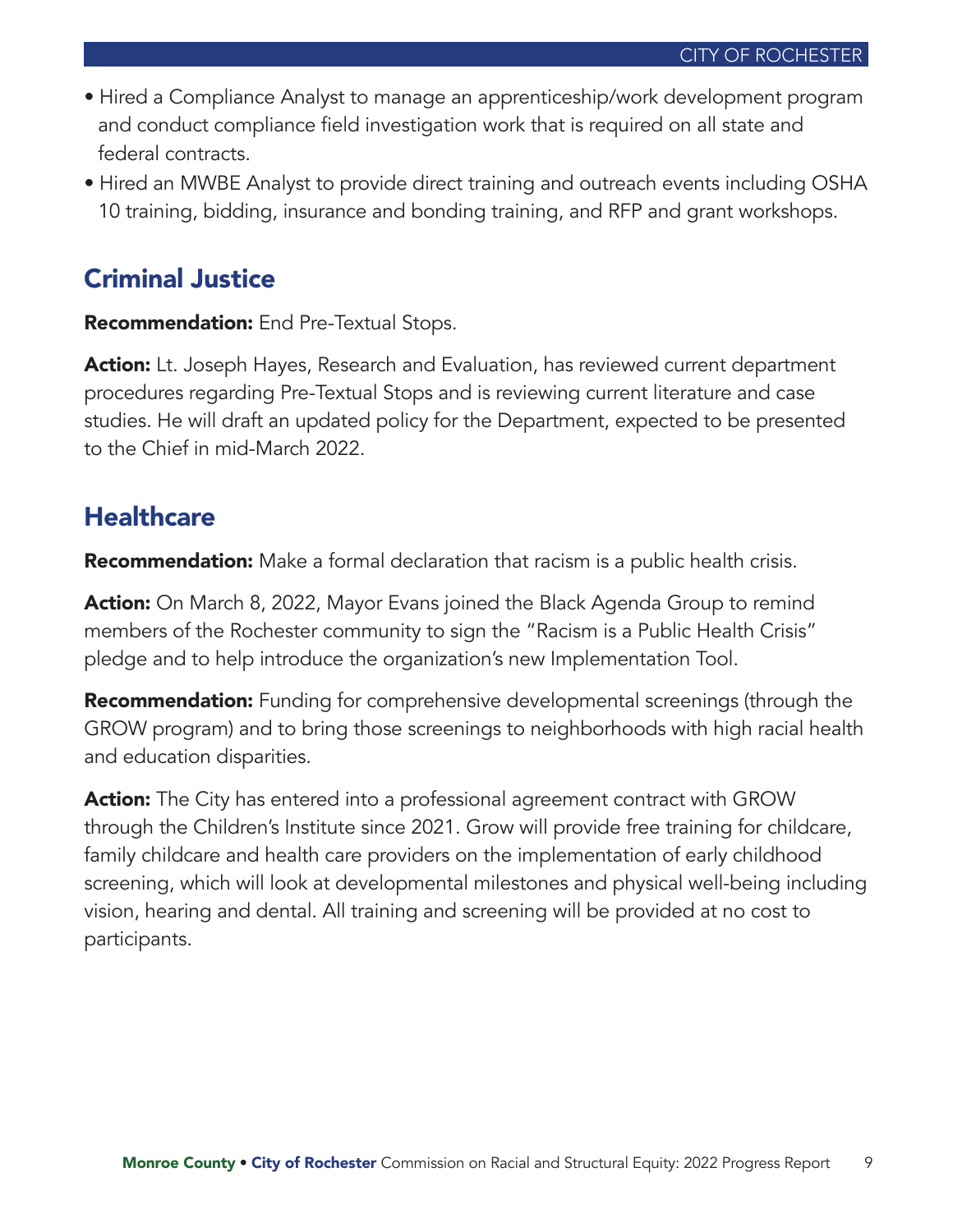#### Housing

**Recommendation:** Monroe County and the City of Rochester should adopt a policy in support of "greenlining."

**Action:** Earmark more than \$24M to the City's new Buy the Block greenlining program, subsidizing purchases of new houses by qualified applicants, making capital improvements to existing homes and investing in mixed-use buildings in the neighborhood.

**Recommendation:** Explore the feasibility of a Tenant Opportunity to Purchase law in Rochester.

#### Actions:

- The Mayor has created a Quality Housing Task Force that will consider this and other recommendations; Task Force to present recommendations by the end of April 2022.
- Exploring options to create a Housing Trust Fund that could support this type of initiative.

**Recommendation:** Just Cause Eviction: Adopt tenant protections, such as right to counsel in eviction and "just cause" eviction mandate.

**Action:** The Mayor has created a Quality Housing Task Force that will consider this and other recommendations; Task Force to present recommendations by the end of April 2022.

# Job Creation

Recommendation: Make the Civil Service test free for all.

Action: Team actively working on ways City would pay NYS directly; considerations include variable cost (number of exam candidates, especially when entry Police Officer or Firefighter exams are held.)

**Recommendation:** Expand Civil Service-related Explorer programs in high schools. These have been shown to boost applicants by modeling a career pathway.

**Action:** Reestablishing Career Pathways for Public Safety, a program with the Rochester City School District that connects students to career opportunities with the Rochester Police Department, Rochester Fire Department, Emergency Communications Department, and Emergency Medical Technician Team.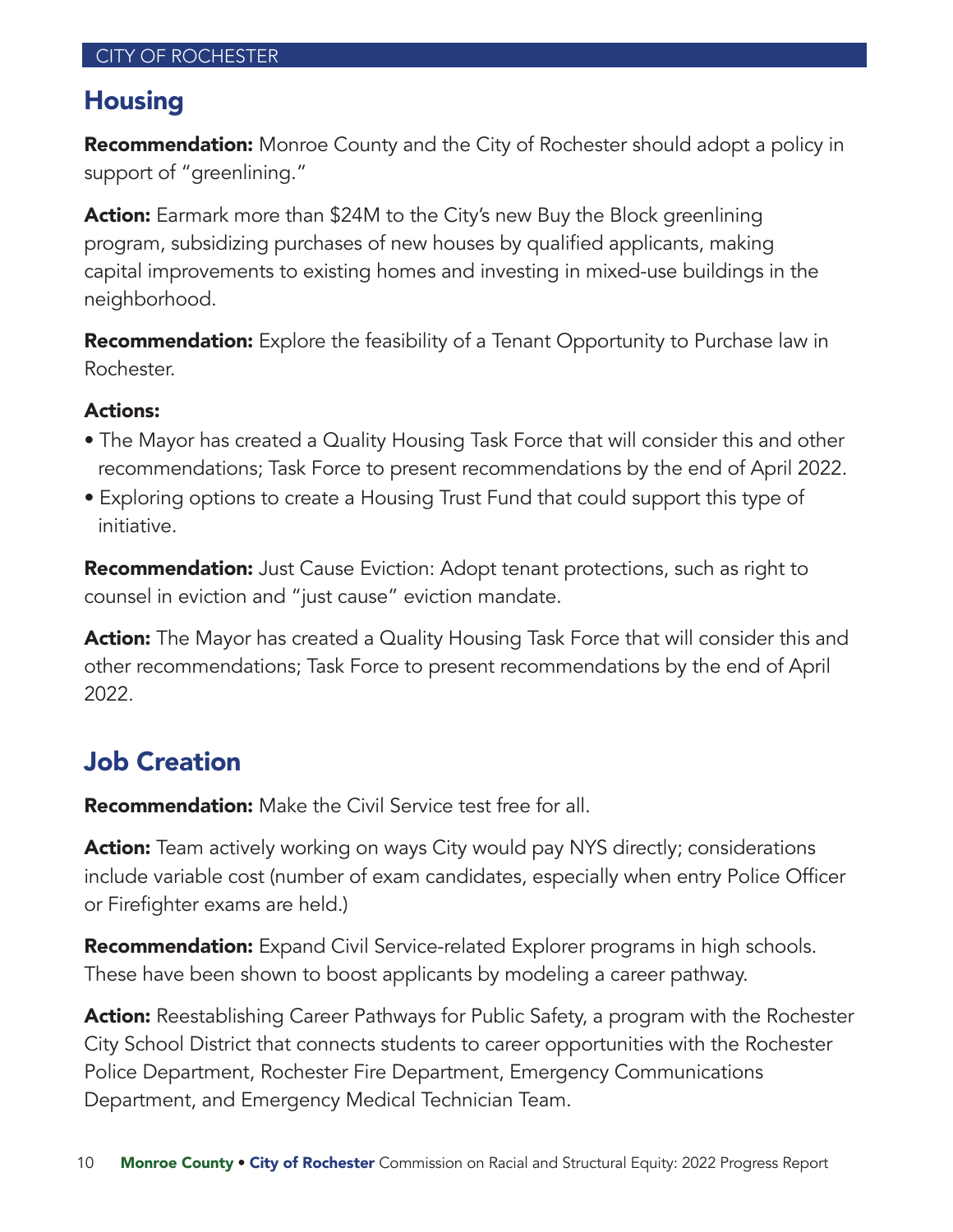Recommendation: Ensure that companies are paying well for the work done by implementing Living Wage criteria.

#### Actions:

- Raised minimum wage to \$15 per hour across the City, and signed on to RMAPI's Level-Up initiative
- Since 2018, as part of the Workforce Planning Framework Initiative, the Department of Human Resource management (DHRM) has been working on succession planning and ensuring departmental leadership is reflective of the City's demographics.
- Exploring opportunities to engage vendors, grantees, and partners embrace Living Wage criteria.

# Mental Health and Addiction Services

Recommendation: Practices: Develop Community Behavioral Health Advocates (CBHA), a program employing local residents who are trained and certified to assist people with advocacy; offer help to connect with and navigate behavioral health services; identify distressed persons who need services before emergencies occur; and provide lowcomplexity therapeutic interventions, as appropriate.

#### Actions:

- Creation of The Office of Crisis Intervention Services, a unit of the City's Department of Recreation and Human Services, to provide a comprehensive, community-based response to support victims and families dealing with homicides, mental health, domestic violence, and other related crises.
- Creation of the Person In Crisis (PIC) Team, a unit that responds alongside (or in lieu of) the police in mental health and substance abuse crises.

# Policing

**Recommendation:** We are recommending the City of Rochester enhance the Career Pathways to Public Safety program offered by the Rochester City School District, and the PREP program offered by Monroe Community College to firmly establish a direct pipeline for youth to enter the ranks of local law enforcement.

**Action:** Reestablishing Career Pathways for Public Safety, a program with the Rochester City School District that connects students to career opportunities with the Rochester Police Department (RPD), Rochester Fire Department, Emergency Communications Department, and Emergency Medical Technician Team. (con't) (con't)